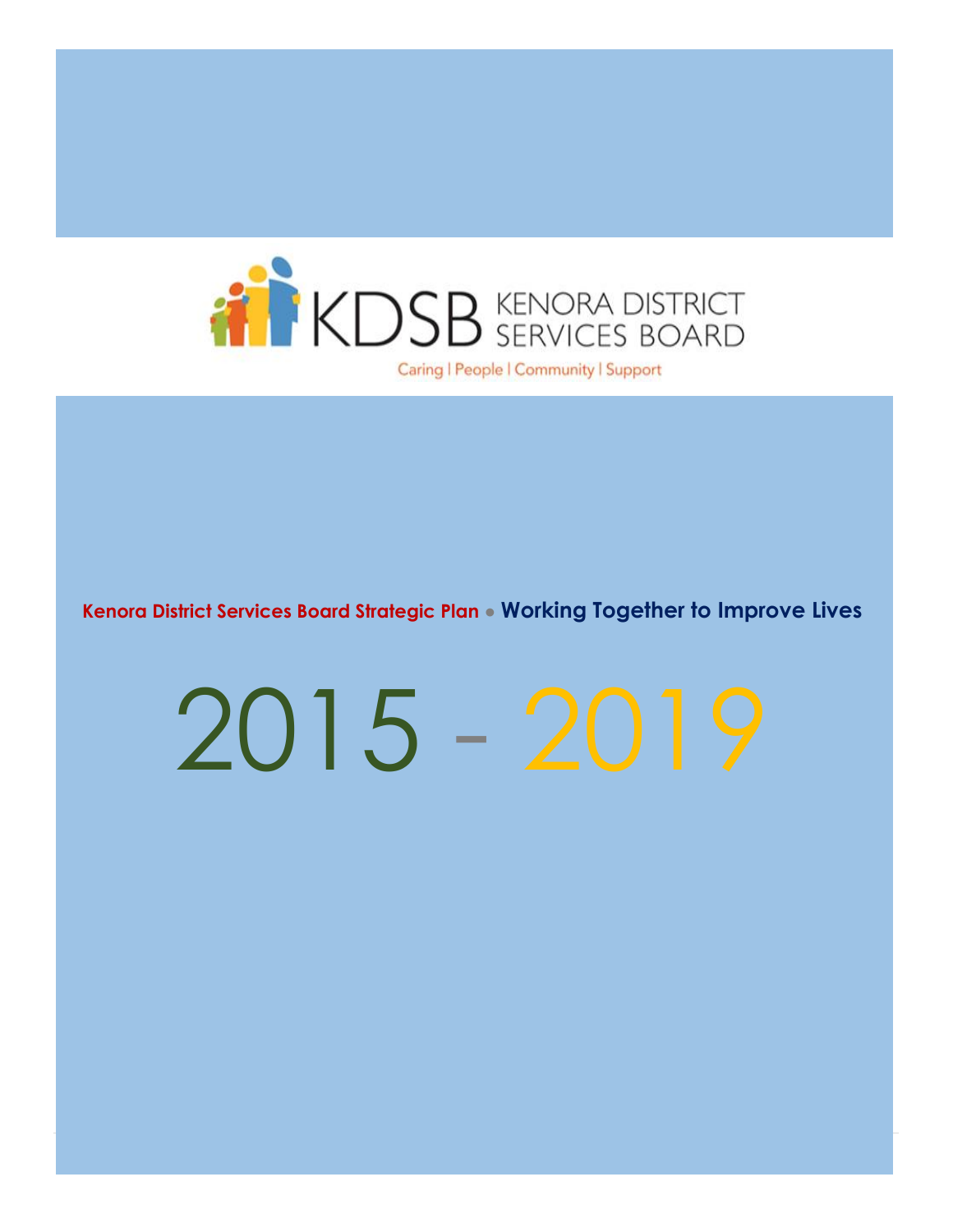### KDSB mission KDSB – DEDICATED TO IMPROVING LIVES.

# KDSB vision 2019

WITH FORWARD THINKING AND ENGAGED EMPLOYEES, WE ACHIEVE CONSISTENT SERVICE AND BETTER OUTCOMES.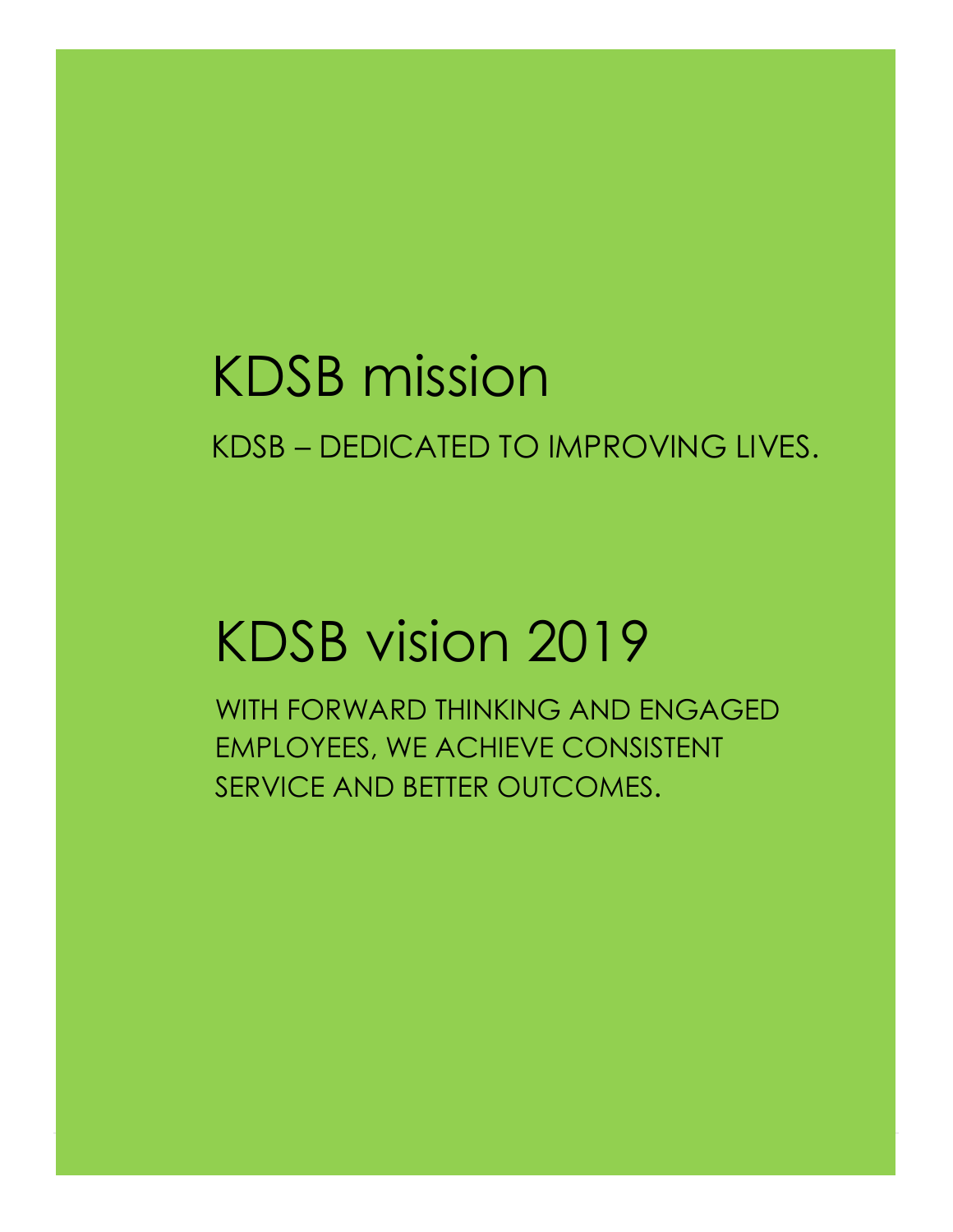## **CONTENTS**









| <b>INTRODUCTION</b>                | <u>p. 4</u>               |
|------------------------------------|---------------------------|
| <b>KDSB CORE VALUES</b>            | $\overline{\mathsf{p.5}}$ |
| <b>OUR SERVICE PROMISE</b>         | <u>p. 6</u>               |
| <b>STAKEHOLDER OUTCOMES</b>        | <u>p. 7</u>               |
| <b>INTERNAL PROCESS OBJECTIVES</b> | p.8                       |
| <b>THE KDSB STRATEGY MAP</b>       | p.10                      |
| <b>STRATEGIC KDSB CAPABILITIES</b> | p.11                      |
| <b>FINANCIAL + RESOURCE</b>        |                           |
| <b>MANAGEMENT</b>                  | p.13                      |
| <b>WHAT TO WATCH FOR MOVING</b>    |                           |
| <b>FORWARD</b>                     | p.14                      |
| <b>THE FOUNDATION OF OUR</b>       |                           |
| <b>SUCCESS: OUR EMPLOYEES</b>      | p.15                      |
|                                    |                           |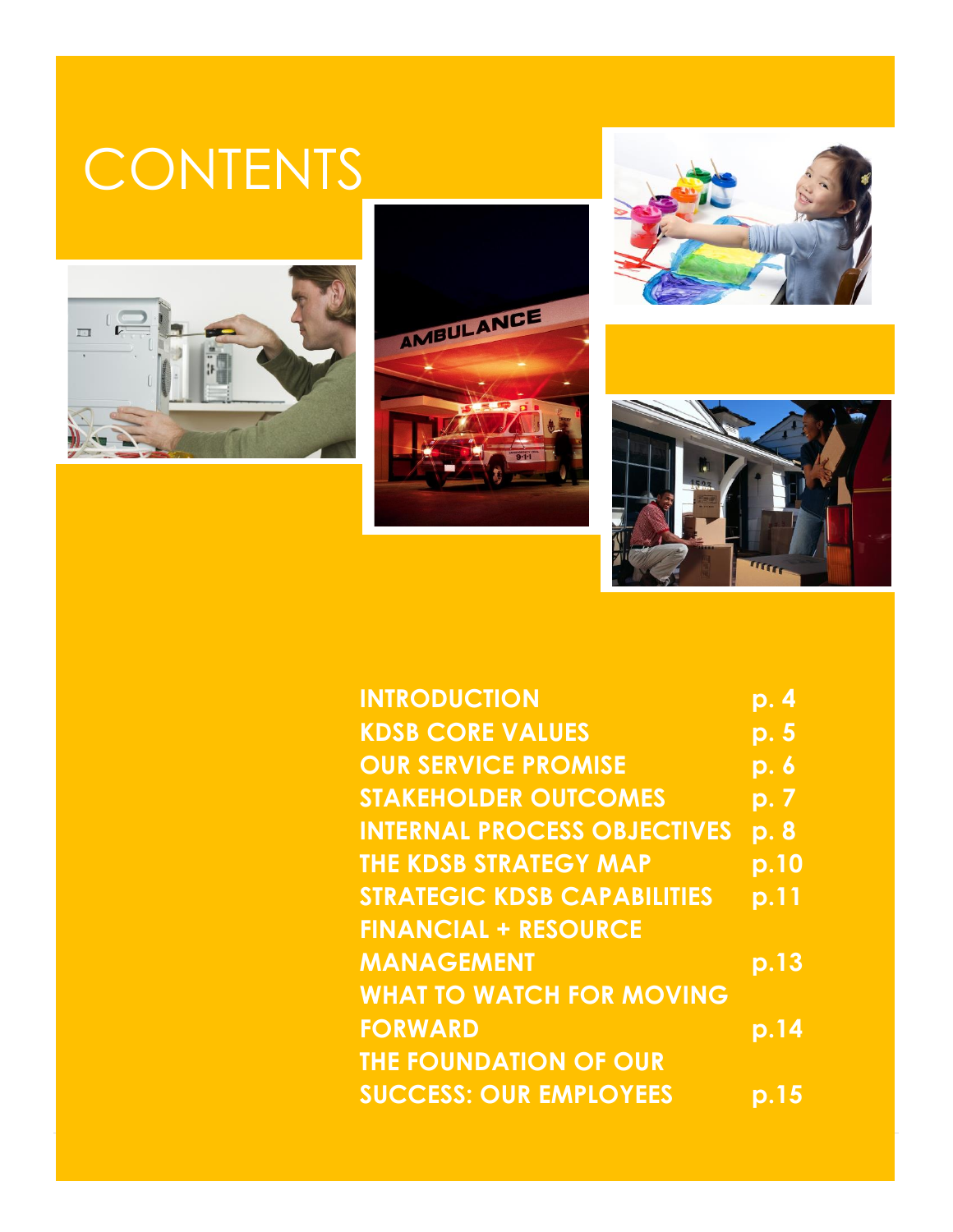# INTRODUCTION

Since 2001, the Kenora District Services Board (KDSB) has been the service delivery agency for several social programs previously administered by the Province of Ontario. These include Ontario Works, social housing and homelessness programs, fee-subsidized child care, and emergency medical services/land ambulance.

The KDSB is facing several critical challenges that have both a direct and indirect impact on our ability to fulfill our mandate and achieve our social service goals. Significant trends and critical issues in the external environment include:

- Sustained economic pressures including changes in financial support levels and funding sources, new funding formulas, and an ongoing climate of fiscal restraint;
- Significant changes in the District's economy and industries resulting in reduced employment opportunities, a widening skills gap, and the migration of young workers out of the District as they search of a job;
- A greater number of people being classified as working poor as a result of changes in the economy;
- Geographical challenges and a high degree of variability in population size and service needs across the District making housing availability and service efficiencies difficult to achieve;
- An aging population with an increase in chronic health issues and healthcare support needs;
- The ongoing difficulties in resolving the nonemergency transfer issue; and
- An accelerating pace of change including increasing service demands and accountability requirements continuing to stretch the capacity of the healthcare and social services systems.

The strategy, priorities, and strategy execution roadmap outlined in our strategic plan are designed to address these key issues and ensure that we continue to have an impact on individual and community well-being.

### **The KDSB has six Strategic Theme areas embedded in its strategic plan**

**1 Enable high impact individual and community outcomes**

**2 Enable seamless service delivery (whether or not the KDSB is taking the lead in service delivery)**

**3 Engage pro-actively with residents and the community**

- **4 Take a pro-active approach to policy, service, and program development**
	- **5 Build a collaborative work environment and capable organization**
- **6 Deliver the greatest value for the money entrusted to us by our funders/taxpayers**

**Each strategic objective in our strategic plan supports a specific strategic theme area.**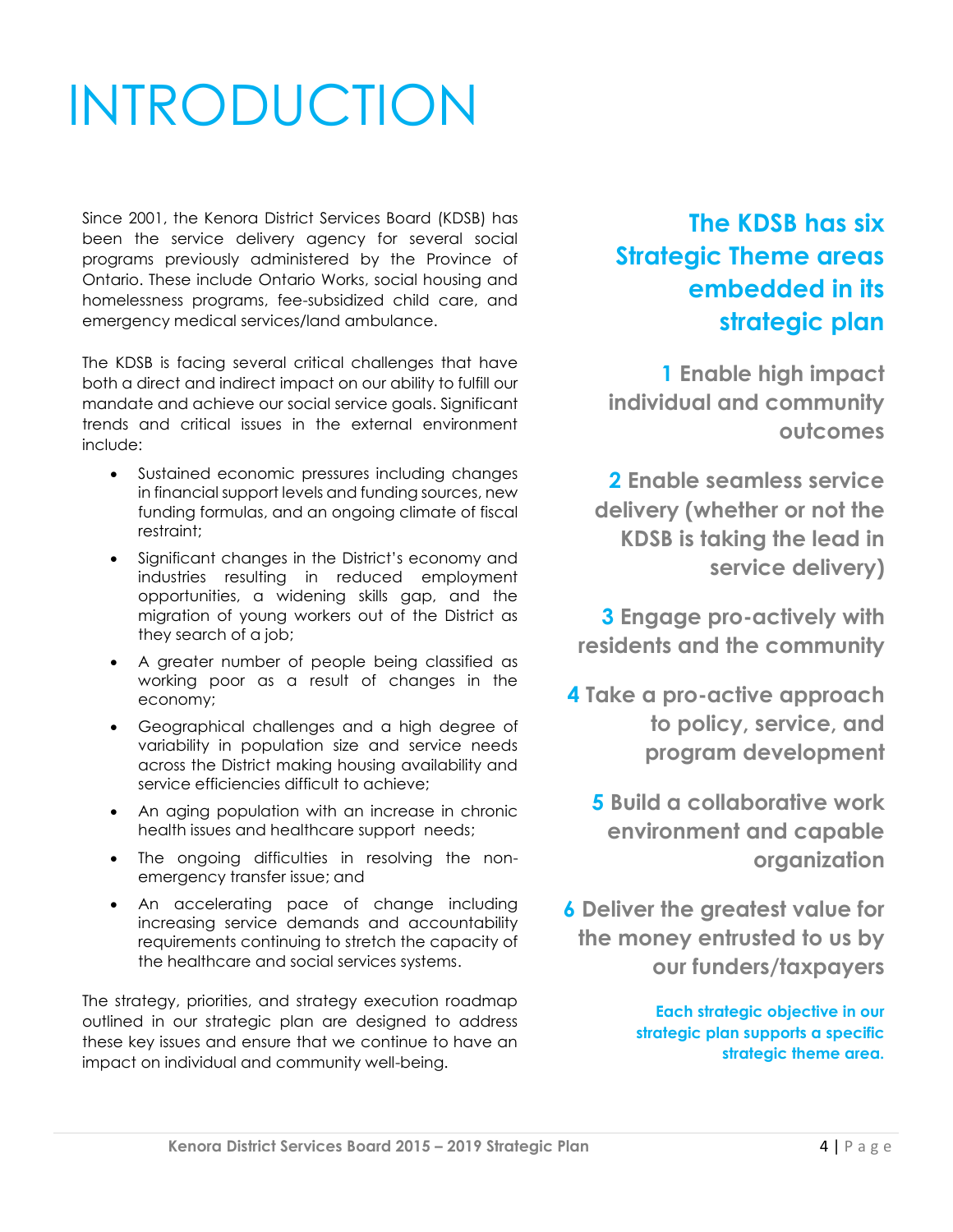# THE KDSB CORE VALUES



Five core values support our strategic plan. They define how we deliver service and interact with everyone we work with. These core values inform the actions and decisions of every KDSB employee every day.

### **PEOPLE FIRST -** Putting people first every day

### **RESPECT & COMPASSION -** For everyone

**COLLABORATION -** Partnering and working together to achieve shared success and results

**FOSTER TRUST -** Be accountable, fair, consistent, and transparent in all we do

### **PROMOTE SAFETY & EFFICIENCY -** By applying our knowledge, best practices, and creative thinking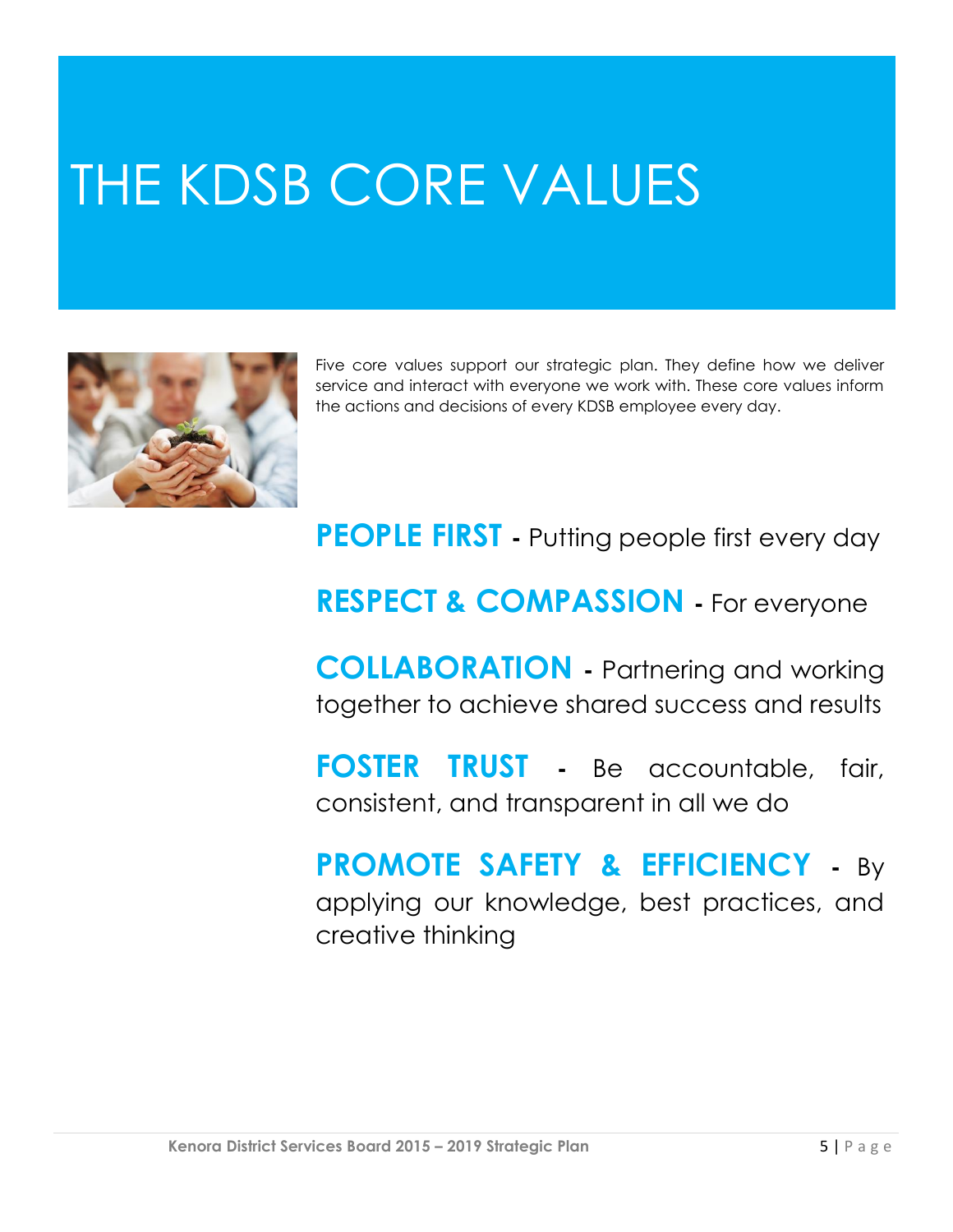# OUR SERVICE PROMISE

As you can see, the KDSB serves and works with many stakeholders.

All of them are important with differing needs and interests, however, one thing they can all agree on is that the KDSB is here to serve the needs of the Residents of the District.

And that's why our service promise, provided below, is so important.

OUR PROMISE:

HELP AND

SUPPORT

NEED IT

WHEN YOU

#### **Stakeholders** are the people who receive the KDSB's services and/or play an important role in the achievement of our mission and vision.

**Here is a list of all our stakeholders:**

#### **Residents** *(current and future clients/patients)*

**KDSB Employees**

**Governments - all levels** 

**The Community**

**Not for Profits**

**Related Service Organizations**

**Private Sector Partners**

**The KDSB Board of Directors**

**The Media**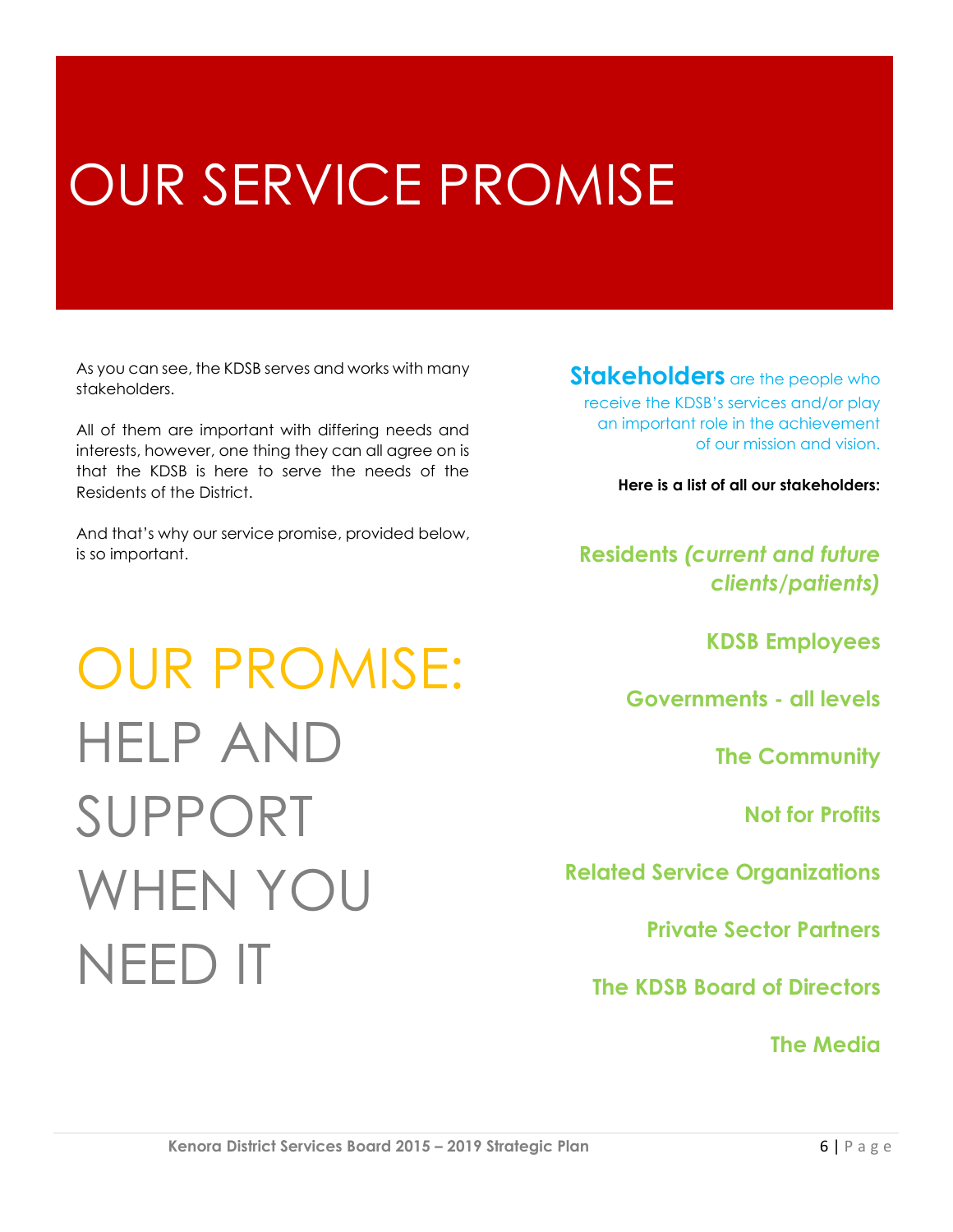## STAKEHOLDER OUTCOMES

To be considered successful in the eyes of our stakeholders, and to position the KDSB to successfully achieve our mission and 2019 vision, there are four stakeholder objectives we must strive to achieve.

#### **Support individual and community well-being**

We leverage our tools, knowledge, skills, and partnerships to help citizens achieve greater independence and health.

By supporting the individual's participation in a vibrant and inclusive community we help our District achieve a higher quality of life for everyone.

#### **Optimize the individual's experience**

We provide excellent person-centred care that honours dignity and is delivered with compassion, all with the goal of producing the best possible outcomes.

#### **Deliver the appropriate services at the right time seamlessly across the District**

By understanding the needs of the people and communities we serve, we are able to break down barriers and enable the delivery of timely and accessible services across the District without duplication.

Doing this builds citizen trust and confidence, allowing our residents to navigate towards their own success.

#### **Effectively balance service results AND financial outcomes**

By delivering appropriate services within managed timeframes, and working within a balanced budget, we deliver maximum value for the money we are entrusted with.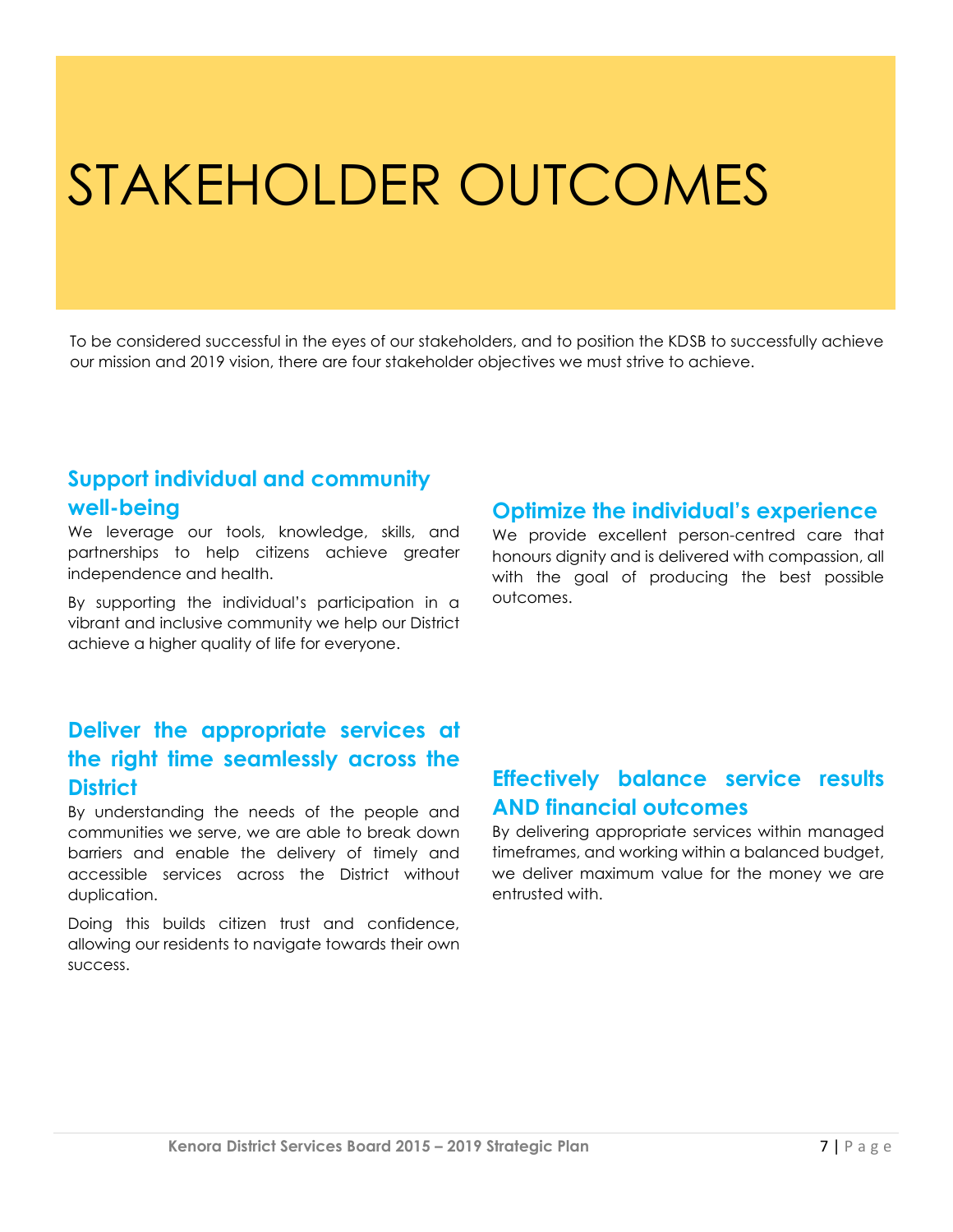# INTERNAL PROCESS **OBJECTIVES**

To perform up to stakeholder expectations, we must focus on the performance of our fundamental service delivery, partnering, communication, and operations management activities and processes. To be successful in this area, we must strive to achieve these seven key internal process objectives.

#### **Collaborate to develop a responsive, flexible & integrated system of efficient, preventionoriented human services, supports & solutions across the District**

We participate in joint planning activities with community stakeholders and service delivery partners to:

- Increase the capacity of the service system, and
- To establish a pro-active and streamlined approach to service delivery across provider organizations.

When unnecessary overlaps in services are reduced, the system is highly effective, delivering the highest possible benefit to citizens and the community, and increasing the chance of successful outcomes for the people we help.

#### **Manage the delivery of all services**

We are dedicated to managing and providing services within a seamless and integrated service delivery system that is:

- Accessible and equitable,
- Easy for citizens to interact with and receive services, and
- Able to provide pro-active and reactive, customized solutions for each individual we help.

By focusing on wholistic, prevention-based service, we help the people we assist achieve better results faster and more effectively than they would without our involvement.

#### **Optimize KDSB's business processes to achieve operational efficiencies AND enable performance to service delivery standards**

Our operations are:

- Timely,
- Evidence informed,
- Appropriately distributed across the KDSB,
- Fiscally responsible,
- Best practice-based,
- Transparent,
- Pro-active and reactive, and
- Flexible.

Our focus on eliminating waste and optimizing productivity enables us to build and maintain our capacity to support the service needs of the people we serve while balancing financial responsibilities and service performance requirements.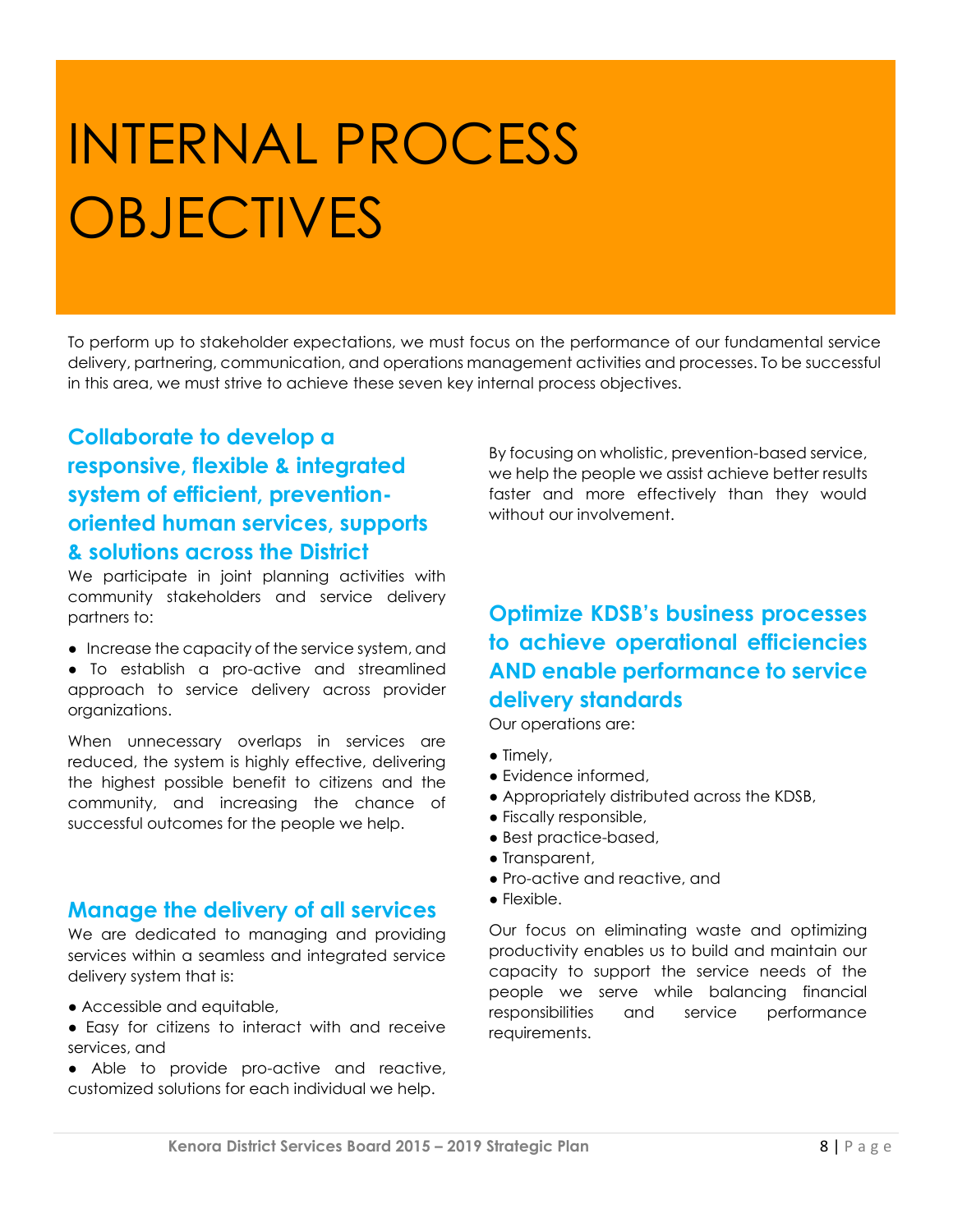# INTERNAL PROCESS OBJECTIVES *(cont'd)*

#### **Build strong relationships & partnerships**

We focus on building mutual trust, effective communication, and understanding between us and our partners.

To do this we bring a spirit of accountability, transparency, and creativity to our working and service delivery relationships.

By enabling everyone to work together more productively, we maximize the value of our partnerships to the benefit of the people or our District and the systems we operate within.

#### **Foster effective two-way communications**

Successful communication is timely, focused, and transparent. By speaking, listening, and working together we achieve positive outcomes.

#### **Create citizen awareness of KDSB, how we can help, & the results we enable**

We communicate our services to the public in clear and compelling ways. By sharing:

- Our vision for the future,
- The successes of the people we have helped, and
- The contributions of our dedicated employees,

we build trust, demonstrate our value to the community, and let those who need us know that we are here.

#### **Engage in pro-active community outreach activities**

By actively engaging in outreach activities, we:

- Build deeper relationships,
- Motivate communities to invest in healthy living so they can achieve their fullest potential, and
- Provide support to individuals that can reduce the strain on the healthcare and social service systems.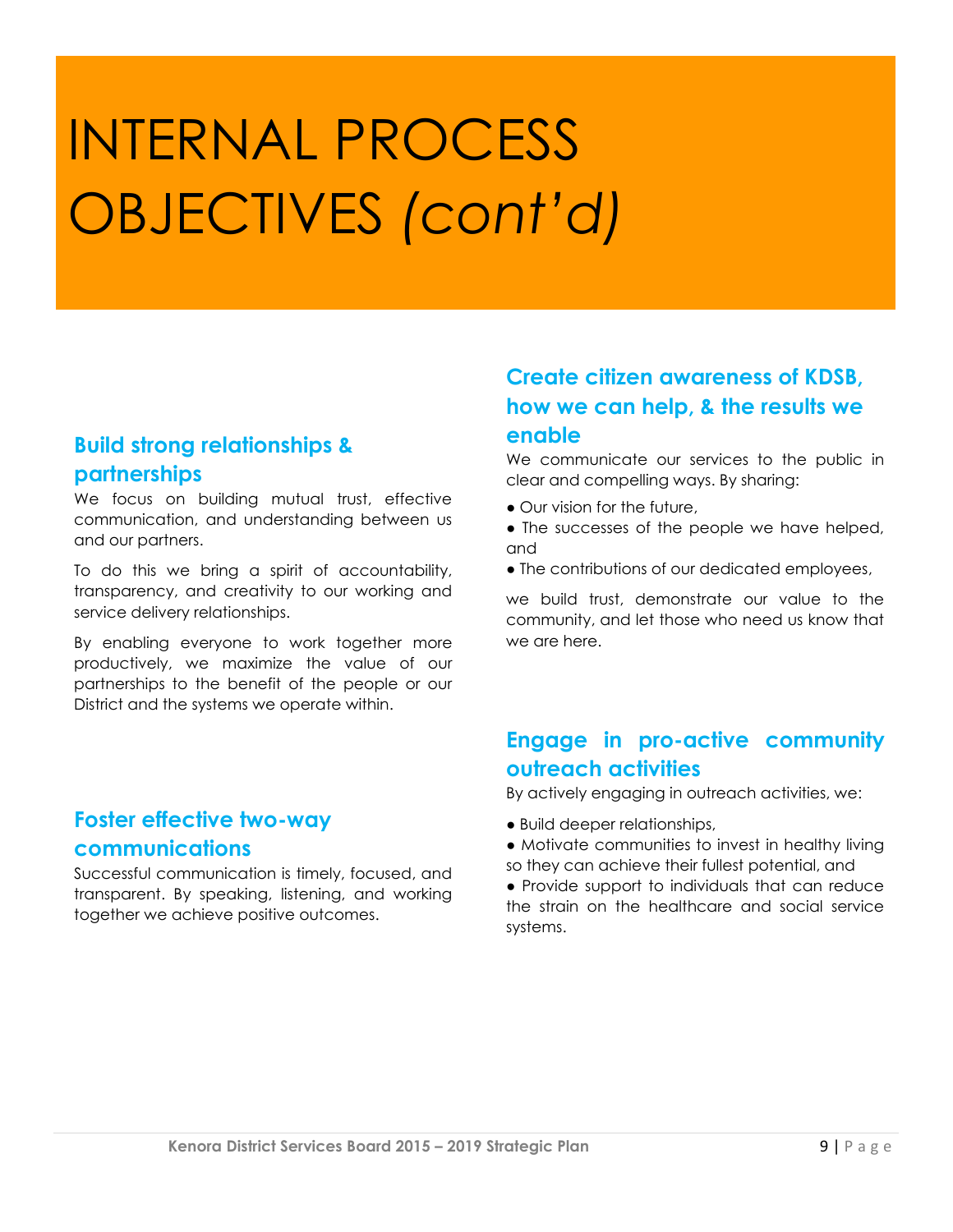### THE KDSB STRATEGY MAP This strategy map outlines the critical objectives we will focus on to

achieve our desired stakeholder outcomes and deliver maximum value.

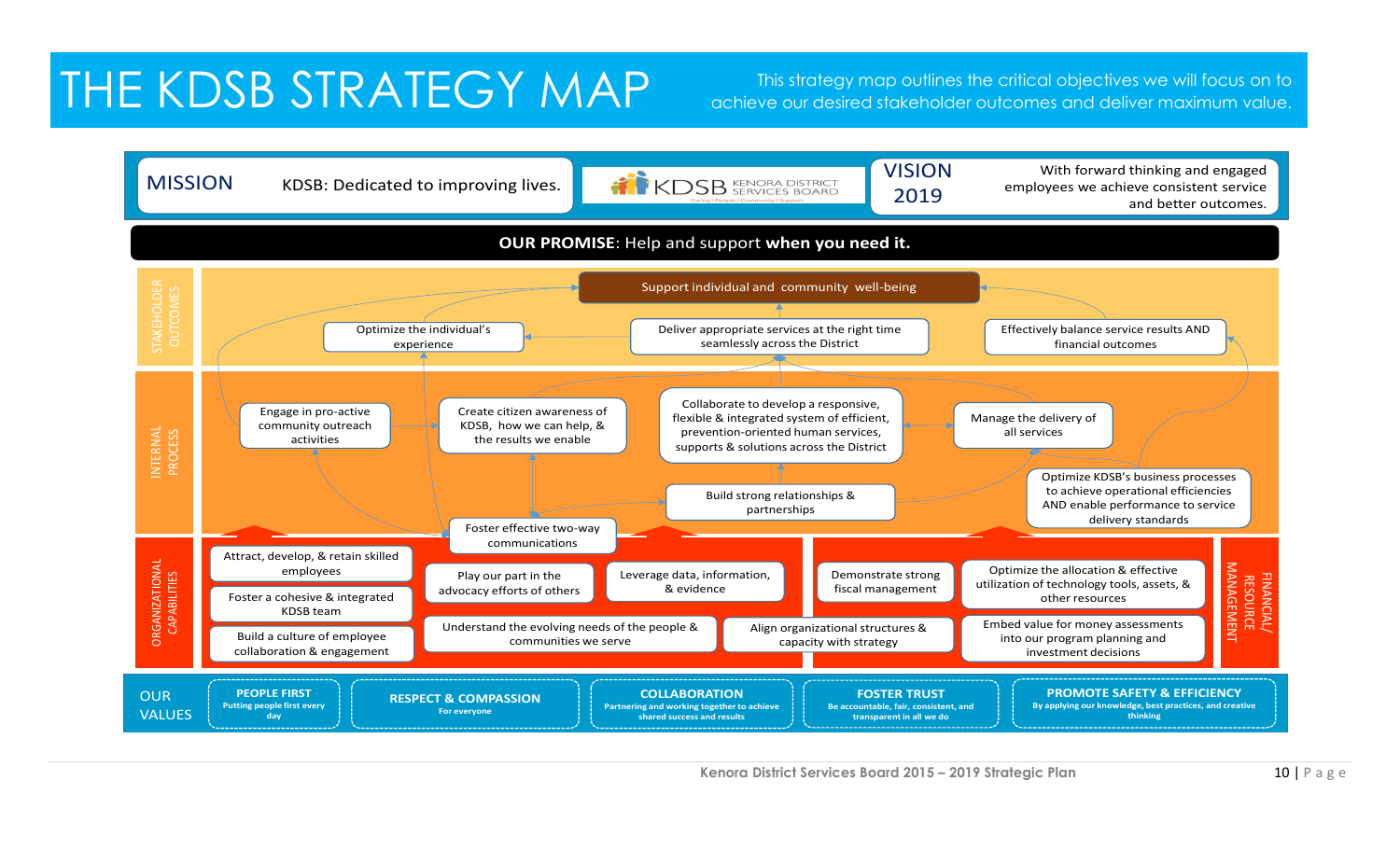# STRATEGIC KDSB CAPABILITIES

To achieve our desired internal process performance levels, we must build our organizational culture, assist our staff to develop strategic skills and capabilities, develop a deep understanding of the current and future needs of those we serve, and invest in the necessary strategic tools, technology, and information. To be successful in these areas, we must focus on these six capabilities objectives.

#### **Attract, develop, & retain skilled**

#### **employees**

We pro-actively attract skilled and knowledgeable individuals who bring a positive, forward thinking, and collaborative attitude to the KDSB.

We invest in their further development through professional opportunities and education that support organizational priorities.

#### **Foster a cohesive & integrated KDSB team**

Our objective is to build strong and enduring working relationships and a fully engaged team within and across all departments and offices at the KDSB.

We will achieve this through clear and timely communications and by providing opportunities to work together, collaborate, and participate in joint projects and work activities.

By breaking down silos, removing organizational barriers, and building mutual respect and trust, we create a strong KDSB team.

#### **Build a culture of employee collaboration & engagement**

We create a culture where everyone is committed to working together willingly and energetically in a way that reflects the KDSB's core values.

Each of us is personally dedicated to:

- Forward thinking,
- Proactive,
- Solution oriented,
- Consulting widely,
- Sharing knowledge openly in a collegial way,
- Collaborating actively inside and outside our organization, and
- Following through on the work accountabilities, actions, and projects that will help the KDSB achieve its mission.

In addition, everyone supports one another in achieving our desired culture by helping them demonstrate their involvement and accountability every day.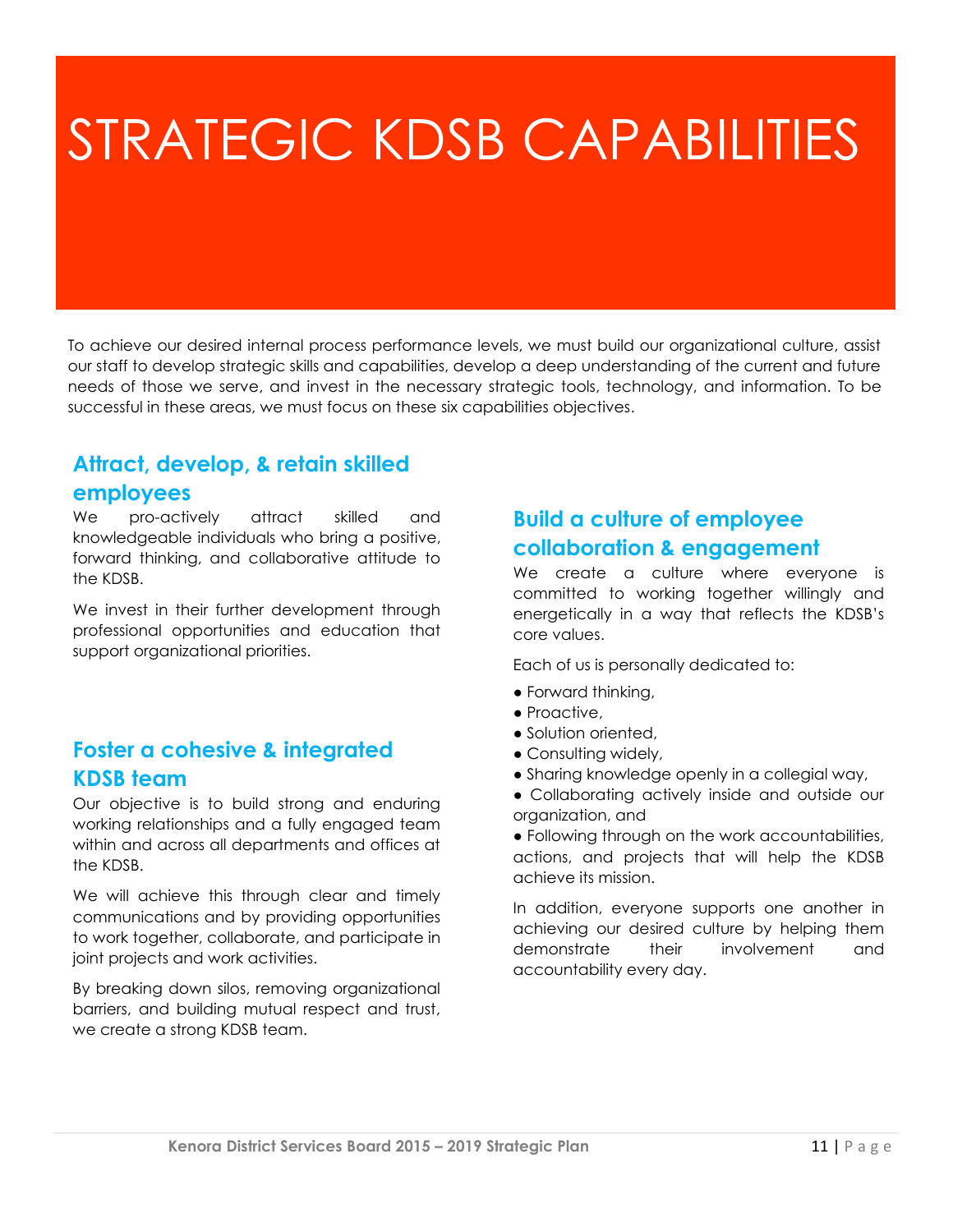# STRATEGIC KDSB CAPABILITIES *(cont'd)*

#### **Play our part in the advocacy efforts of others**

We actively participate in advocacy group discussions in order to bring our community and northern District concerns, and suggested solutions to the table.

Our contribution to advocacy enables policymakers to create citizen-focused, District-specific policies and investments that close real gaps and address critical needs and risks.

#### **Understand the evolving needs of the people & communities we serve**

We gather and interpret information while maintaining confidentiality so that we can address the needs of our residents/service recipients.

We are dedicated to doing this through creative thinking and innovative planning and solutions.

#### **Leverage data, information, & evidence**

While ensuring appropriate levels of privacy, we obtain relevant information and data from existing and advanced information systems. We use this information to:

- Better understand and improve our performance,
- Share knowledge and information across the KDSB and as appropriate with our partners,
- Enhance decision-making,
- Make targeted investments, and

● Create an efficient and knowledgeable organization that delivers quality service.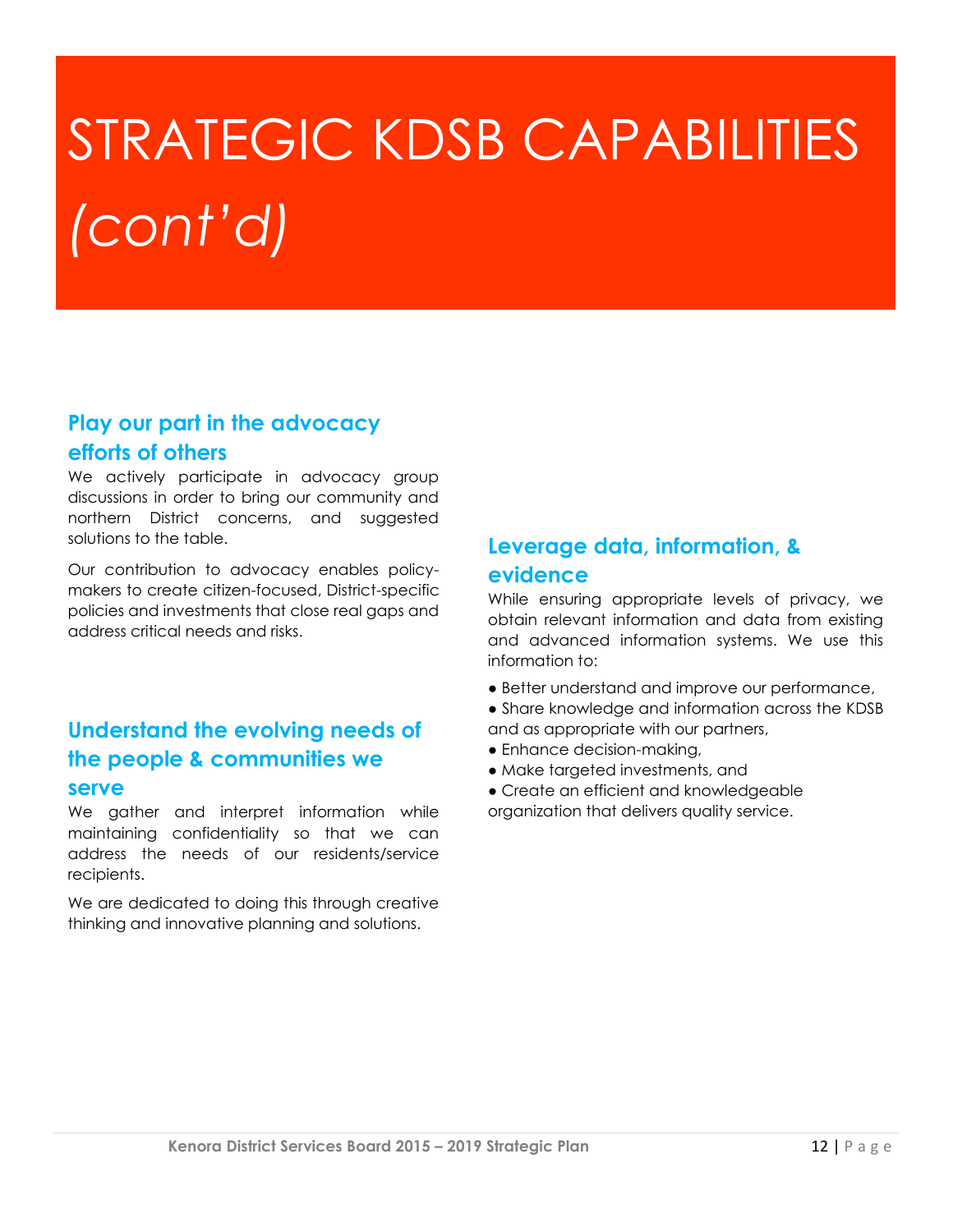# FINANCIAL + RESOURCE MANAGEMENT

The KDSB's entire strategic plan is made possible through the wise use of our financial and non-financial resources. Non-financial resources include human resources, facilities, and equipment. To be successful in these areas, we must focus on four financial and resource management objectives.

#### **Align organizational structures & capacity with strategy**

We always ensure that we have the organizational structures, resources, tools, and skilled workforce we need to deliver on our strategic priorities.

As our strategy evolves, we make the investments and changes needed to ensure its effective and successful execution.

#### **Embed value for money assessments into our program planning and investment decisions**

We take a value-based approach in all that we do.

This means that we include an assessment of the relative value (including both the financial and nonfinancial returns) we will achieve for the investments we intend to make in our programs, assets, and resources.

#### **Optimize the allocation & effective utilization of technology tools,**

#### **assets, & other resources**

We have a duty to allocate and use available resources optimally.

Doing this allows us to understand our capacity, match it with our priorities, and engage in planning that maximizes the life-time value of physical assets and resources.

#### **Demonstrate strong fiscal management**

By optimizing the use and management of our financial resources, we maximize the value we achieve for the money entrusted to us.\*

Doing this helps us meet, and even exceed, the fiscal performance expectations of citizens, taxpayers, and funders.

In an environment of limited resources, we actively seek out new, and more diversified, funding sources and revenue streams.

*\*we cannot make the best use of money without proper manpower to execute (i.e. renewal plans, staff training/coaching, aligning business processes, etc.)*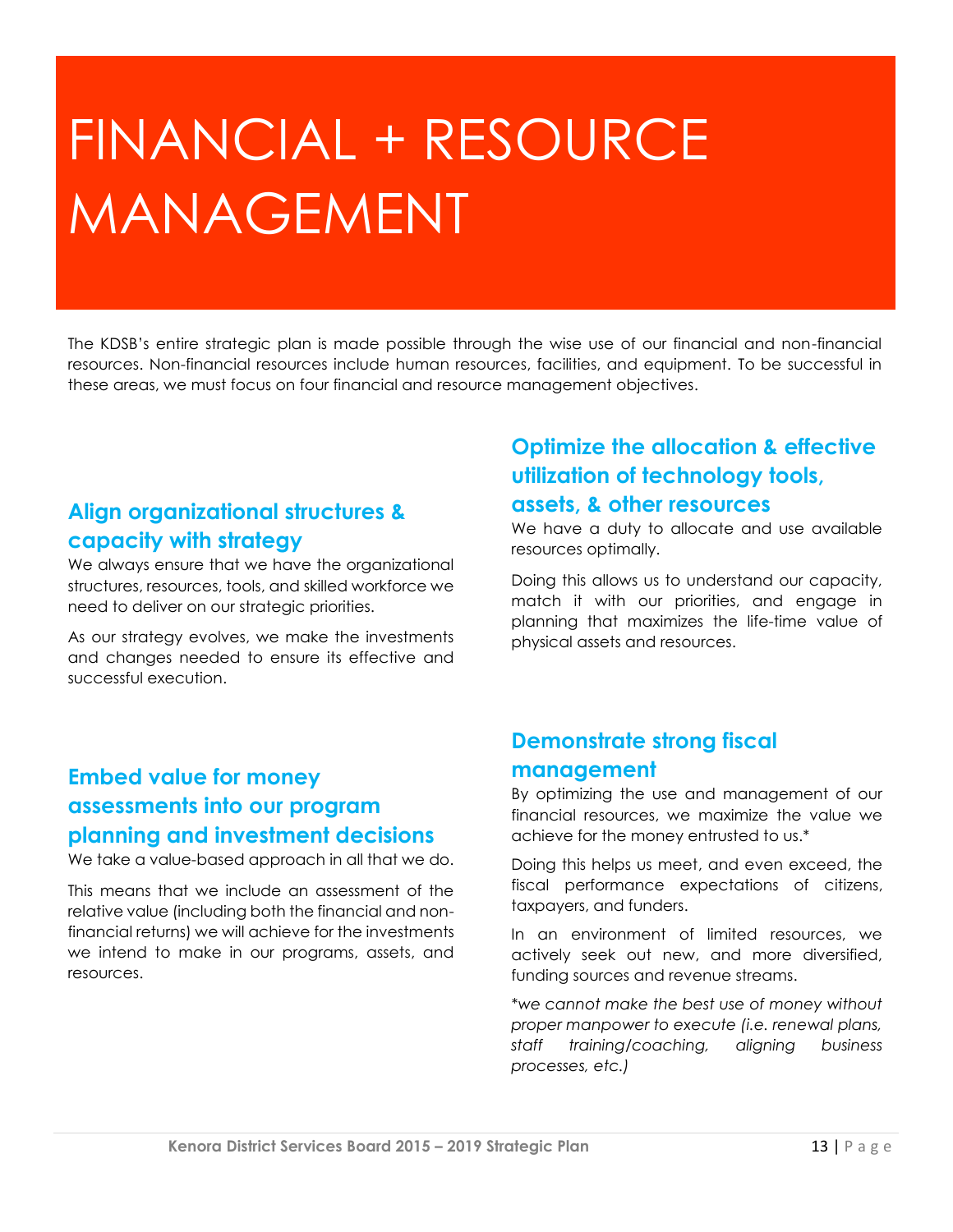# WHAT TO WATCH FOR MOVING FORWARD

### PHASE 1 2015 Solidifying our Capability to Deliver Integrated Service and Service Excellence

Integrating the services we provide to Residents into a "one stop" service delivery model has gone a long way to improving the experience and well-being of the people and communities we serve, however, the job isn't quite done. There's more work needed behind the scenes to ensure that we can deliver integrated service efficiently. In fact, we want to go even further and ensure that we deliver service excellence no matter what service Residents receive from the KDSB.

Planned projects that will help us achieve this goal include the implementation of SAMS – a technology tool that will provide Case Managers with a "single view" of a client, a review of the policies and resources required to enable service integration, continued work on the 10 year Housing and Homeless Plan, a review of the capability of the current KDSB IT environment, and sustained focus on creative Paramedic recruitment approaches and efforts.

### PHASE 2 2016 Strengthening Partnerships and Relationships

Through 2016 we will place an increased emphasis on building new and deepening existing relationships with our partners and stakeholders. We have many excellent relationships with key *(cont'd)*

### PHASE 2 2016 *(cont'd)*

stakeholders now but we are eager to cultivate these further. Taking these steps will help us better understand our partners' strengths and needs – making our ability to work together, for the benefit of the District's Residents, even better.

Planned activities in this regard include our Service Mapping and Community Outreach projects, and a project that will build our ability to engage in twocollaboration with partners and stakeholders.

### PHASE 3 2017 - 2019 Focusing on Pro-Active Approaches to Improving Lives

We continue to strive to provide proactive services and programs to the Residents of the District. Being able to engage in community-based activities that are prevention-oriented, and provide targeted supports that deliver real value in relation to the unique needs of different communities and their Residents, will enable us to have the greatest impact on individual and community well-being.

Planned projects in 2017 – 2019 that will help us achieve our goal include an advocacy table review, and continued emphasis on our research activity, policy renewal, and the 10 year Housing and Homeless Plan.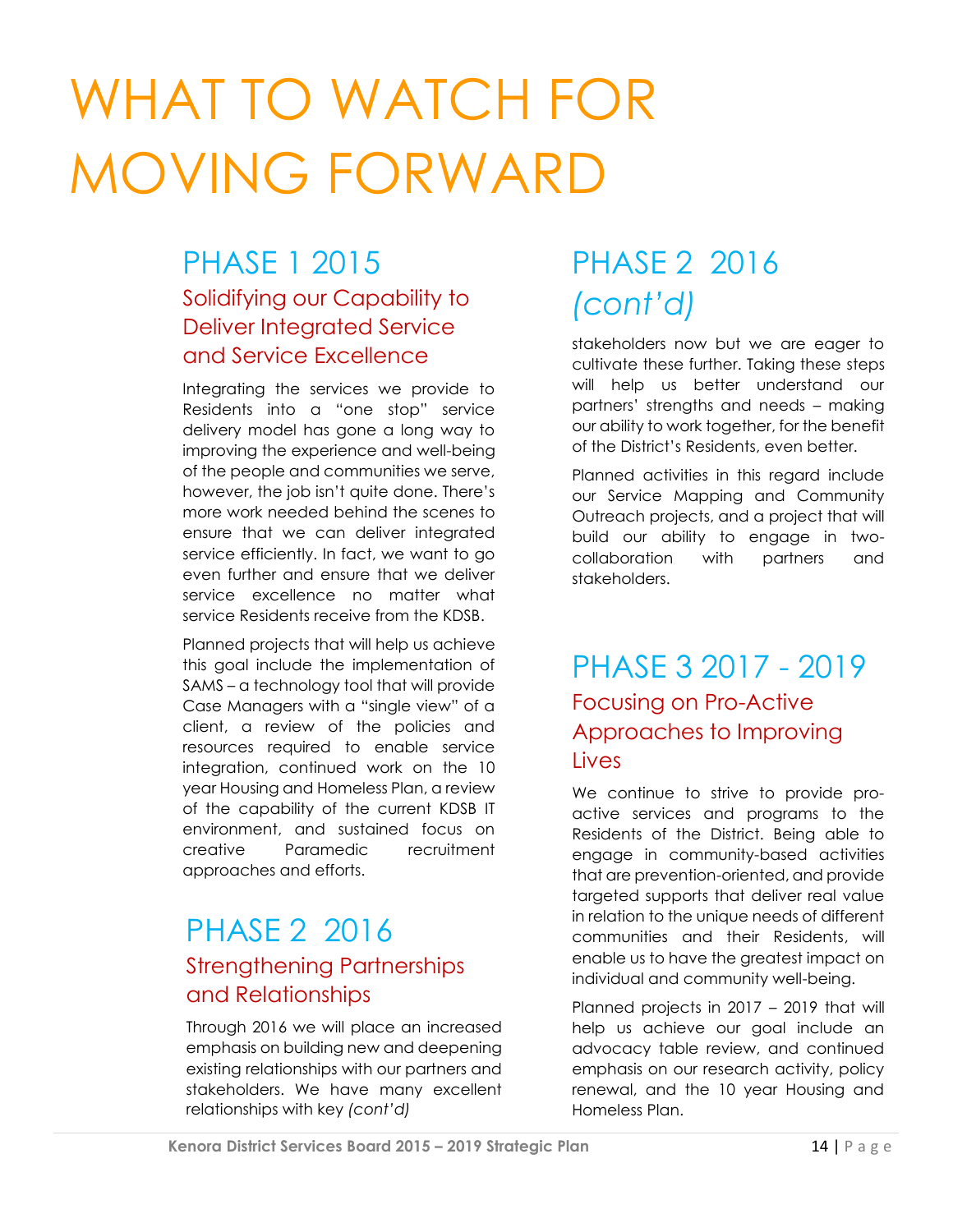# THE FOUNDATION OF OUR SUCCESS: OUR EMPLOYEES

Any successful organization is successful BECAUSE of its employees – that is, due to the efforts of steadfast employees who are committed to being **Strategy Leaders** no matter where they work in the organization. Employees who are enthusiastic about doing the right things right and delivering the organization's service promise every day make all the difference. The KDSB is no different!

We are very fortunate to have a dedicated group of knowledgeable employees who are ready, willing, and able to put the KDSB's strategy into action and work together to improve it, and our day to day operations, on an ongoing basis.

Senior Management and the Board of the KDSB are COMMITTED to working with and enabling all KDSB employees to be Strategy Leaders who:

### : **LIVE THE KDSB CORE VALUES**

All of our employees know our core values. They take steps to put them into action in all that they do AND they help their fellow employees do the same.

### **BRING OUR STRATEGIC OBJECTIVES TO WORK EVERY DAY**

Our employees really know the KDSB's strategy, how their work fits into it, and how they contribute to success. With this knowledge in mind, everyone brings the strategic objectives to work with them every day and puts them into action in as many work situations as possible. They always ask "Is this the right thing to do considering our strategy?" and when the answer is no, they speak up! Finally, our employees know that organizational alignment and synergy are critical for strategy success so they help us ensure that everything is lined up with the KDSB's strategy (and they provide suggestions for improvement when they see that things are falling short).

### **BRING OUR STRATEGY INTO DECISION-MAKING**

Strategy is all about choices – what to do and what not to do. Our employees make choices every day – what to spend their time on, what opportunities to take advantage of, and what to invest our resources in. These choices can either help or hinder an organization when it comes to putting strategy into action. Because they understand the KDSB's strategy, our employees can consider the strategic impact of key decisions in advance, ensuring that whatever they decide to do is the best option given our strategic objectives.

### **TAKE AN ACTIVE ROLE IN IMPROVING OUR STRATEGY**

Because our employees are putting our strategy into action every day AND are working closely with our key stakeholders, no one knows better than them where the opportunities for improvement are. Our employees feel empowered to share their insights and observations and make suggestions for improvement OR to take the immediate actions necessary to achieve our strategic goals.